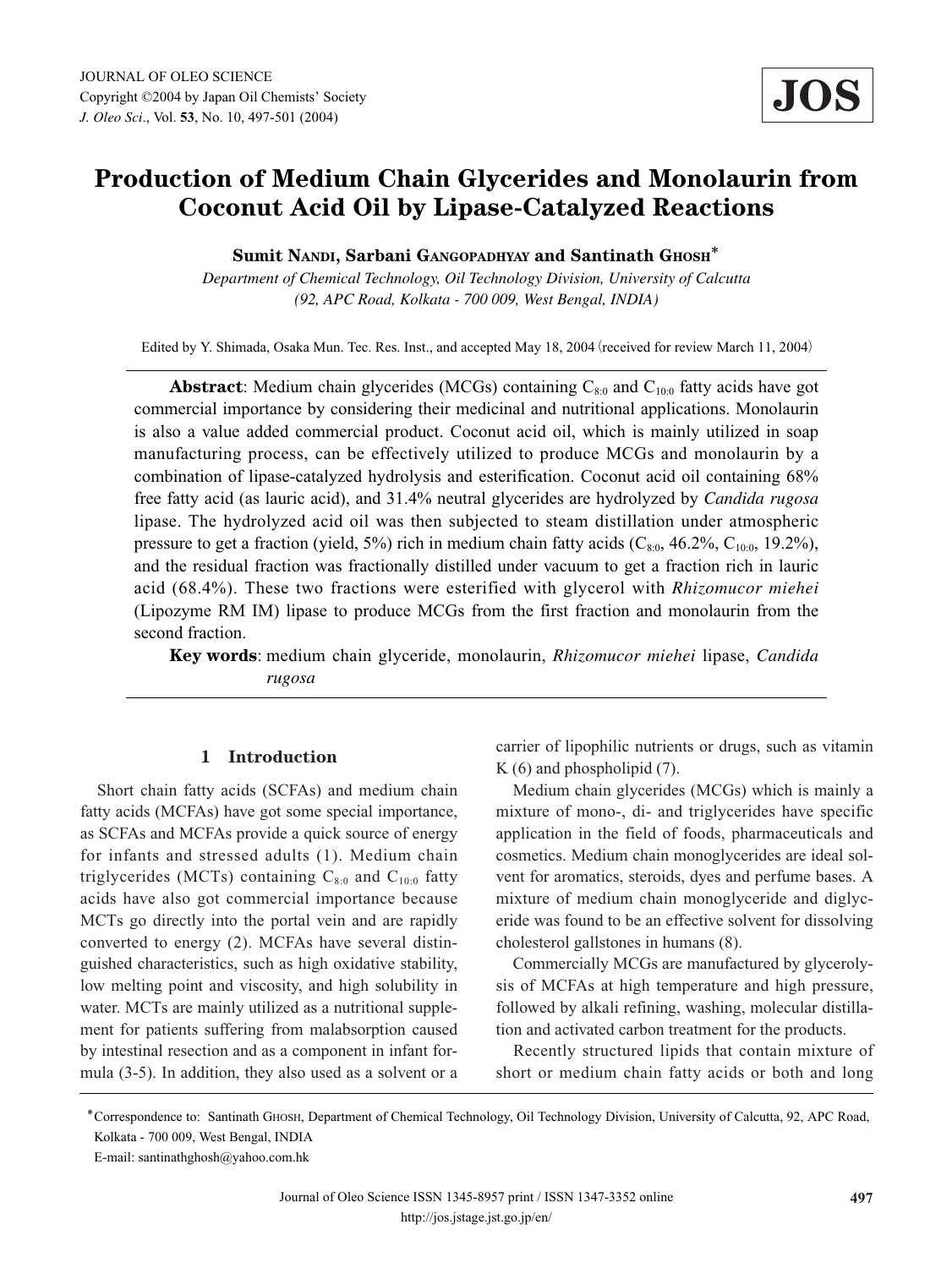chain fatty acids are beneficial in human nutrition because they can be tailor-made to metabolic conditions. Lipase-catalyzed modification of triglycerides (TGs) to produce various structured TGs containing MCFAs and long chain essential fatty acids have got tremendous commercial importance due to several advantages over chemical catalyzed process. Structured TGs have been produced by exchanging fatty acids in natural fats and oils with MCFAs using an immobilized 1,3-specific lipase by several workers (9-13). MCFA rich glycerides have been prepared from coconut oil and MCFA methyl esters by lipase catalyzed polyestermonoester interchange reaction (14).

Coconut acid oil, a by-product of coconut oil refinery industry, is mainly utilized in soap manufacturing process. Different value added products are produced from commercial acid oils by lipase catalyzed reactions (15). But no one has utilized the coconut acid oil as a source of cheap raw material to produce MCFAs. The aim of the present work is to utilize coconut acid oil to produce MCFAs and lauric acid, and subsequent production of MCGs and monolaurin by an enzymatic esterification with glycerol.

## **2 Experimental**

### **2**・**1 Material**

Coconut acid oil was obtained from Edible Products (I) Pvt. Ltd., Kolkata, India. The immobilized lipase *Rhizomucor miehei* (**Lipozyme RM IM**) was a gift of Novozyme South Asia Pvt. Ltd. Bangalore, India, *Candida rugosa* lipase was purchased from Sigma Chemical Co. USA, "**Amano**" **30** (*Candida rugosa*) lipase was a kind gift of AMANO ENZYME Inc., Nagoya, Japan.

# **2**・**2 Enzymatic Hydrolysis of Coconut Acid Oil**

Acid oil (100 g) was taken in a 250 ml stoppered Erlenmeyer flask and water (60% by weight of neutral glycerides) containing lipase powder (0.4% *Candida rugosa* lipase or 1.0% "Amano" 30 lipase) was added. The reaction mixture was magnetically stirred with a 1 inch teflon coated stir bar at  $35 \pm 2^{\circ}$  in a controlled bath. The degree of hydrolysis was determined by the content of free fatty acid in the sample periodically withdrawn. After complete reaction, the oil layer and water layer containing enzyme and glycerol were separated by centrifugation.

## **2**・**3 Atmospheric Steam Distillation**

The hydrolyzed coconut acid oil was subjected to steam distillation for 2 h under atmospheric pressure in an all glass distillation equipment fitted with steam inlet, steam outlet and thermometer pocket adopter. The steam volatile fatty acids were collected in the distillate.

#### **2**・**4 Fractional Distillation**

The residual fatty acids from the steam distillation were fractionally distilled in a Claisen-Vigroux (250 ml) flask. The flask was connected to a vacuum pump through a distillation head, an air condenser and preweighed 100 ml round bottom collecting flask. The volatile fraction from  $100^{\circ}$  to  $140^{\circ}$  at 4 mmHg pressure was collected for 30 min. The feed, distillate and residue fractions were weighed and analyzed.

#### **2**・**5 Enzymatic Esterification Reaction**

Fatty acids and glycerol in an appropriate proportion were taken in a round bottom flask and stirred by a magnetic stirrer at  $60 \pm 2$ °C for 8 h using 10% (by weight of fatty acids) RM IM lipase. The stopper of the flask was kept open to eliminate the water formed during esterification reaction. The esterification reaction was monitored by estimating the free fatty acid content in the samples periodically withdrawn. After complete reaction, the product mixture was isolated and mono-, di- and triglycerides, and their amounts were determined by column chromatographic method.

Fatty acid composition was determined by a gas-liquid chromatographic (GLC) method after converting the fatty acids into methyl esters. The HP-5890A GLC was connected with a HP-3390A data integrator. The GLC was fitted with a glass column  $(6' \times 1/8''$  i.d.), packed with 10% DEGS supported on Chromosorb-WHP (100/200 mesh), of HP make. The oven temperature was programmed from 100°C to 190°C at 5°/min. The injector, and detector block temperatures were maintained at 230℃, and 240℃, respectively. IOLAR-2 nitrogen was used as the carrier gas (flow rate, 30 mL/min). The fatty acid ester peaks were identified and calibrated with standard methyl esters. Data are averages of three determinations.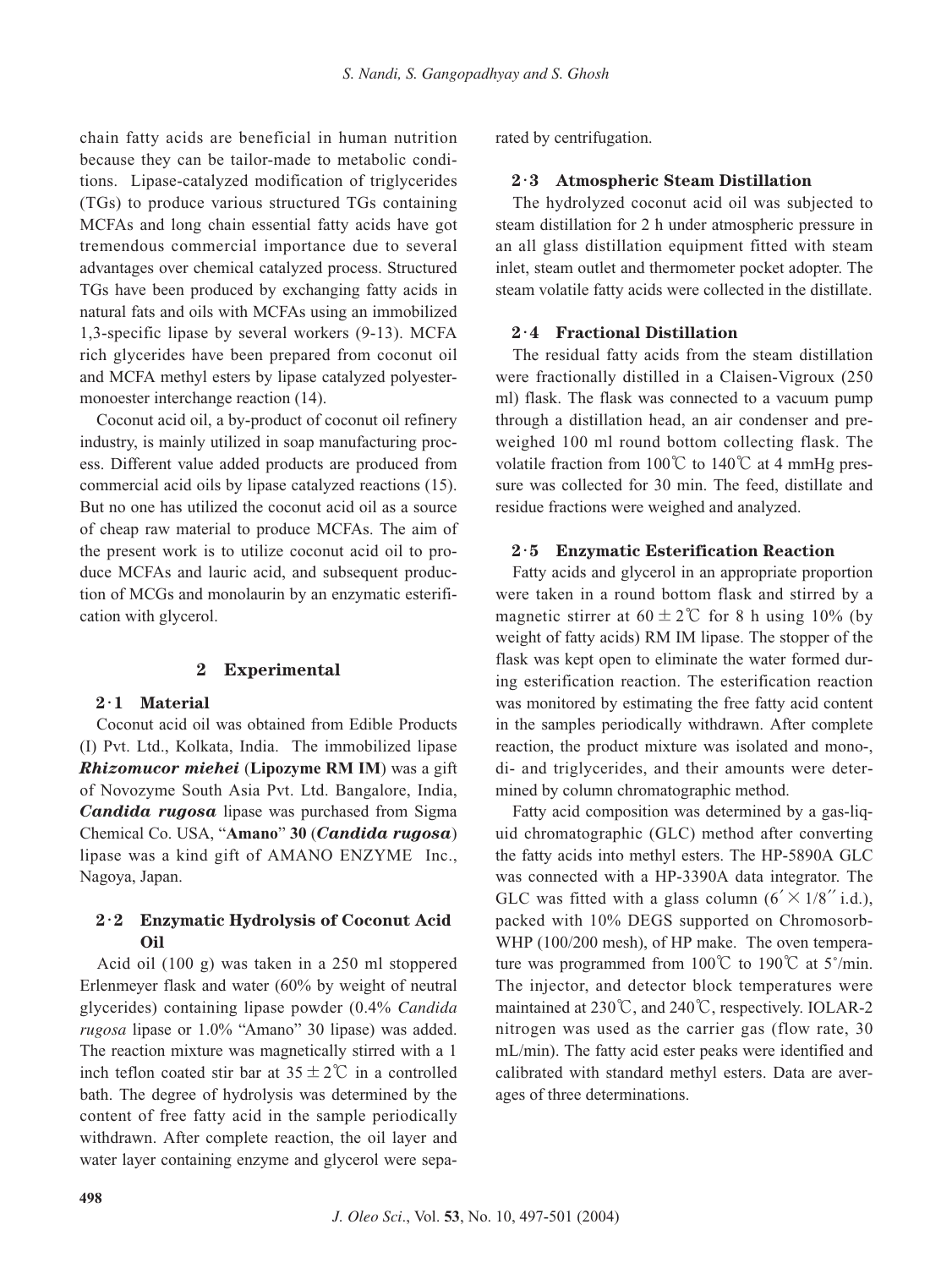#### **3 Results and Discussion**

**Table 1** shows the total fatty acid composition, unsaponifiable matter, and neutral glycerides content of the coconut acid oil. Neutral glycerides present in the acid oil is a mixture of mono-, di- and triglycerides. The acid oil contains 4.9% caprylic acid  $(C_{8:0})$  and 6.2% capric acid  $(C_{10:0})$ . So about 11% MCFAs are present.

The neutral glycerides present in acid oil were hydrolyzed by *Candida rugosa* lipase as shown in **Fig. 1**. After 12 h, the degree of hydrolysis reached about 96%. The hydrolyzed acid oil was then subjected to steam distillation to get a fraction (fraction I) rich in MCFAs ( $C_{8:0}$  and  $C_{10:0}$ ). The residual fraction was then fractionally distilled under vacuum to get a fraction (fraction II) rich in lauric acid. **Table 2** shows the yield and fatty acid composition of the two fractions and the residue. The yield of fraction I was 5%, which contained 8.2% caproic acid  $(C_{6.0})$ , 46.2% caprylic acid  $(C_{8:0})$  and 19.2% capric acid  $(C_{10:0})$ . So fraction I can be used as a source of MCFAs. Fraction II (yield 63%) contained mainly 68.4% lauric acid  $(C_{12:0})$  and 17.1% myristic acid  $(C_{14:0})$ . So fraction II can be used as a source of lauric acid.

| <b>Table 1</b> Analytical Characteristics and Fatty Acid |
|----------------------------------------------------------|
| Composition of Coconut Acid Oil.                         |

| Properties                     | $(\%w/w)$ |  |  |  |
|--------------------------------|-----------|--|--|--|
| FFA(as lauric acid)            | 68.5      |  |  |  |
| Unsaponifiable matter          | 0.3       |  |  |  |
| Neutral glycerides             |           |  |  |  |
| Monoglycerides                 | 4.3       |  |  |  |
| Diglycerides                   | 3.6       |  |  |  |
| Triglycerides                  | 23.3      |  |  |  |
| Fatty acid Composition (total) |           |  |  |  |
| $\mathrm{C}_{6:0}$             | 0.9       |  |  |  |
| $C_{8:0}$                      | 4.9       |  |  |  |
| $C_{10:0}$                     | 6.2       |  |  |  |
| $C_{12:0}$                     | 50.3      |  |  |  |
| $C_{14:0}$                     | 19.2      |  |  |  |
| $C_{16:0}$                     | 8.3       |  |  |  |
| $C_{18:0}$                     | 1.3       |  |  |  |
| $C_{18:1}$                     | 6.3       |  |  |  |
| $C_{18:2}$                     | 2.6       |  |  |  |

Fraction I and II were then esterified with glycerol using 1,3-specific RM IM lipase to get MCGs and monolaurin, respectively. The fraction I fatty acids were esterified with glycerol to produce a mixture of MCGs and the reaction was monitored by determining free fatty acid (FFA) with time (**Fig. 2**). After 8 h, the FFA in the mixture was only 6.5%. So most of the fatty acids were esterified with glycerol after 8 h. The final product contained 18.9% monoglycerides (MGs), 62.4% diglycerides (DGs) and 12.2% TGs (**Table 3**). The higher amount of DGs in the reaction mixture was due to the specificity of the lipase (1,3-position specific). TGs were produced due to some acyl migration from the 1,3-positions to 2 position.

Fraction II was also esterified with glycerol by taking larger amount of glycerol to efficiently produce MGs



**Fig. 1** Hydrolysis of Coconut Acid Oil.

#### **Table 2** Yield and Fatty Acid Composition of the Fractions.

|                    |            | <b>Fraction I</b><br>(by steam)<br>distillation) | <b>Fraction II</b><br>(by fractional<br>distillation) | Residue  |
|--------------------|------------|--------------------------------------------------|-------------------------------------------------------|----------|
| Yield $(\%$ , w/w) |            | 5                                                | 63                                                    | 32       |
|                    | $C_{6:0}$  | 8.2                                              | 0.7                                                   | $\theta$ |
| Fatty acid         | $C_{8:0}$  | 46.2                                             | 3.2                                                   | 1.8      |
| composition        | $C_{10:0}$ | 19.2                                             | 5.0                                                   | 6.5      |
|                    | $C_{12:0}$ | 23.0                                             | 68.4                                                  | 20.5     |
|                    | $C_{14:0}$ | 3.4                                              | 17.1                                                  | 24.4     |
|                    | $C_{16:0}$ |                                                  | 4.5                                                   | 17.0     |
|                    | $C_{18:0}$ |                                                  | 0.4                                                   | 3.1      |
|                    | $C_{18:1}$ |                                                  | 0.7                                                   | 18.6     |
|                    | $C_{18:2}$ |                                                  | 0                                                     | 8.1      |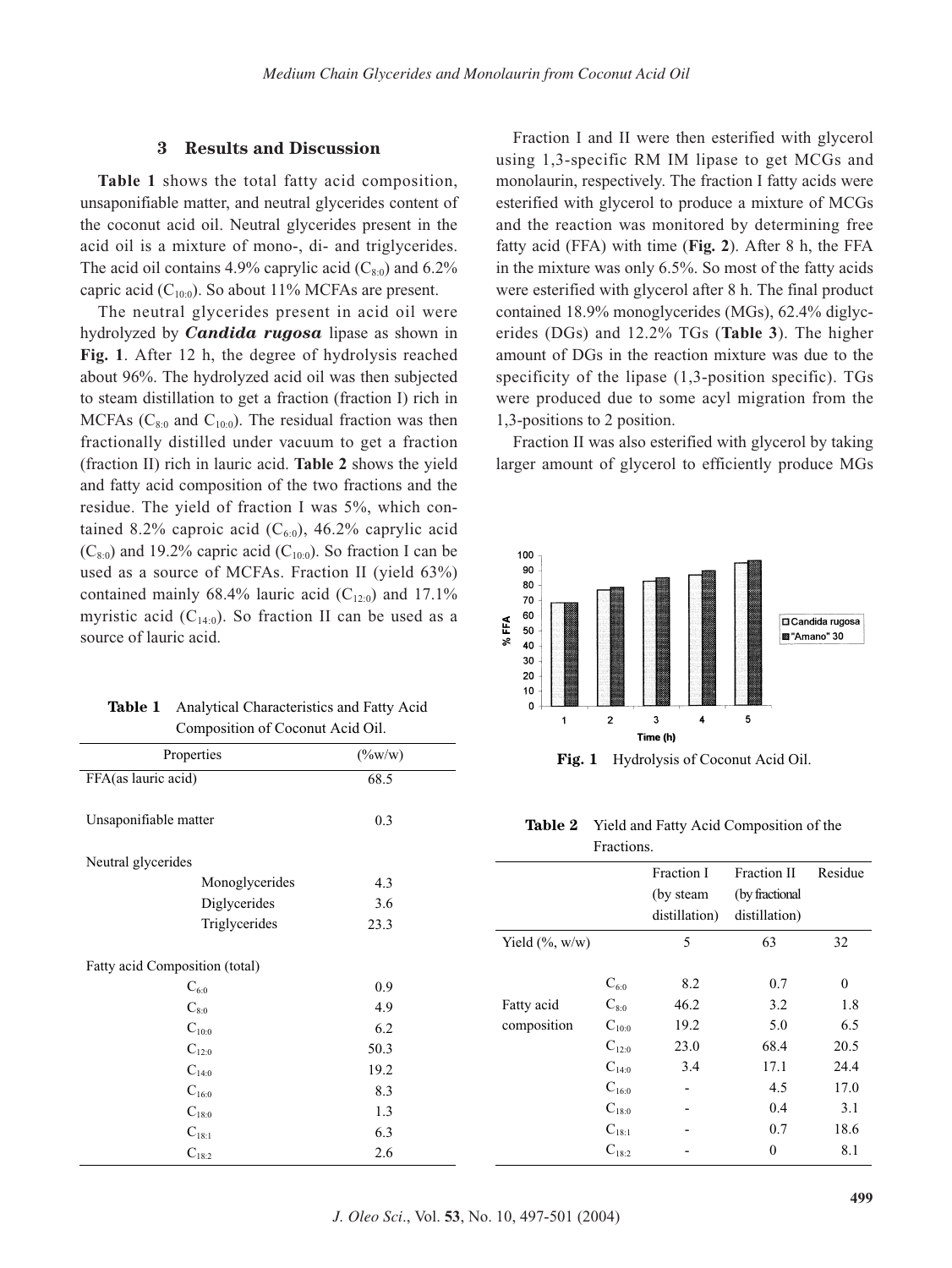

**Fig. 2** Esterification of the Distilled Fatty Acids with Glycerol.

Composition  $(\frac{0}{w}w/w)$ **Table 3** Composition of the Medium Chain Glycerides and Monolaurin.

|                                             | FFA | MG   | DG  | TG.   |  |  |  |
|---------------------------------------------|-----|------|-----|-------|--|--|--|
| Medium Chain Glycerides from Fraction I 6.5 |     | 18.9 | 624 | 12.2. |  |  |  |
| Monolaurin from Fraction II                 | 42  | 55.3 | 369 | 3.6   |  |  |  |

(**Table 2** and **3**). The product (monolaurin) contained 4.2% FFAs, 55.3% MGs, 36.9% DGs and 3.6% TGs.

# **4 Conclusion**

It can be noted that the microbial lipase technology with a non-specific lipase offers excellent means of producing fatty acids from coconut acid oil. The valuable MCFAs were produced from coconut acid oil. MCFAs and lauric acid were readily converted into MCGs and monolaurin by lipase-catalyzed esterification. Microbial lipase may be preferred to the chemical catalyst process in producing better quality of the concerned products from the relatively inferior grade raw material.

# **Acknowledgements**

The research was financially supported by a research grant from Department of Biotechnology, Govt. of India.

## **References**

1. W.G. HEIRD, S.M. GRUNDY and V.S. HUBBARD, Structured Lipids and Their Use in Clinical Nutrition. Workshop at the

National Institutes of Health, Bethesda, Maryland, *Am*. *J*. *Clin*. *Nutr*., Vol. **43**, 320-324 (1986).

- 2. A.C. BACH and V.K. BABAYAN, Medium-Chain Triglycerides: An Update, *Am*. *J*. *Clin*. *Nutr*., Vol. **36**, 950-961 (1982).
- 3. V.K. BABAYAN, Medium-Chain Length Fatty Acid Esters and Their Medical and Nutritional Applications, *J*. *Am*. *Oil Chem*. *Soc*., Vol. **58**, 49A-51A (1981).
- 4. M. YAMASHITA and Y. KADONA, Digestion, Absorption, and Metabolism of Medium-Chain Triglycerides, *New Food Industry*, Vol. **24**, 28-33 (1982).
- 5. U. JULIUS and W. LEONHARDT, Elimination and Metabolism of a Fat Emulsion Containing Medium-Chain Triglycerides (lipofundin MCT 10%), *J*. *Parenteral and Enternal Nutrition*, Vol. **12**, 116-120 (1988).
- 6. Snow Brand Milk Products, Japanese Patent 85922 (1988).
- 7. Shojiikk Sanyu, Japanese Patent, 049747 (1985).
- 8. S.M. KIM and J.S. RHEE, Production of Medium-Chain Glycerides by Immobilized Lipase in a Solvent-Free System, *J*. *Am*. *Oil Chem*. *Soc*., Vol. **68**, 499-501 (1991).
- 9. I.H. KIM, H. KIM, K.T. LEE, S.H. CHUNG and S.N. KO, Lipase-Catalysed Acidolysis of Perilla Oil with Caprylic Acid to produce Structured Lipids, *J*. *Am*. *Oil Chem*. *Soc*., Vol. **79**, 363- 366 (2002).
- 10. A. KAWASHIMA, Y. SHIMADA, T. NAGAO, A. OHARA, T. MATSUHISA, A. SUGIHARA and Y. TOMINAGA, Production of Structured TAG Rich in 1,3-Dicapryloyl-2- $\gamma$ -linolenoyl Glycerol from Borage Oil, *J*. *Am*. *Oil Chem*. *Soc*., Vol. **79**, 871-877 (2002).